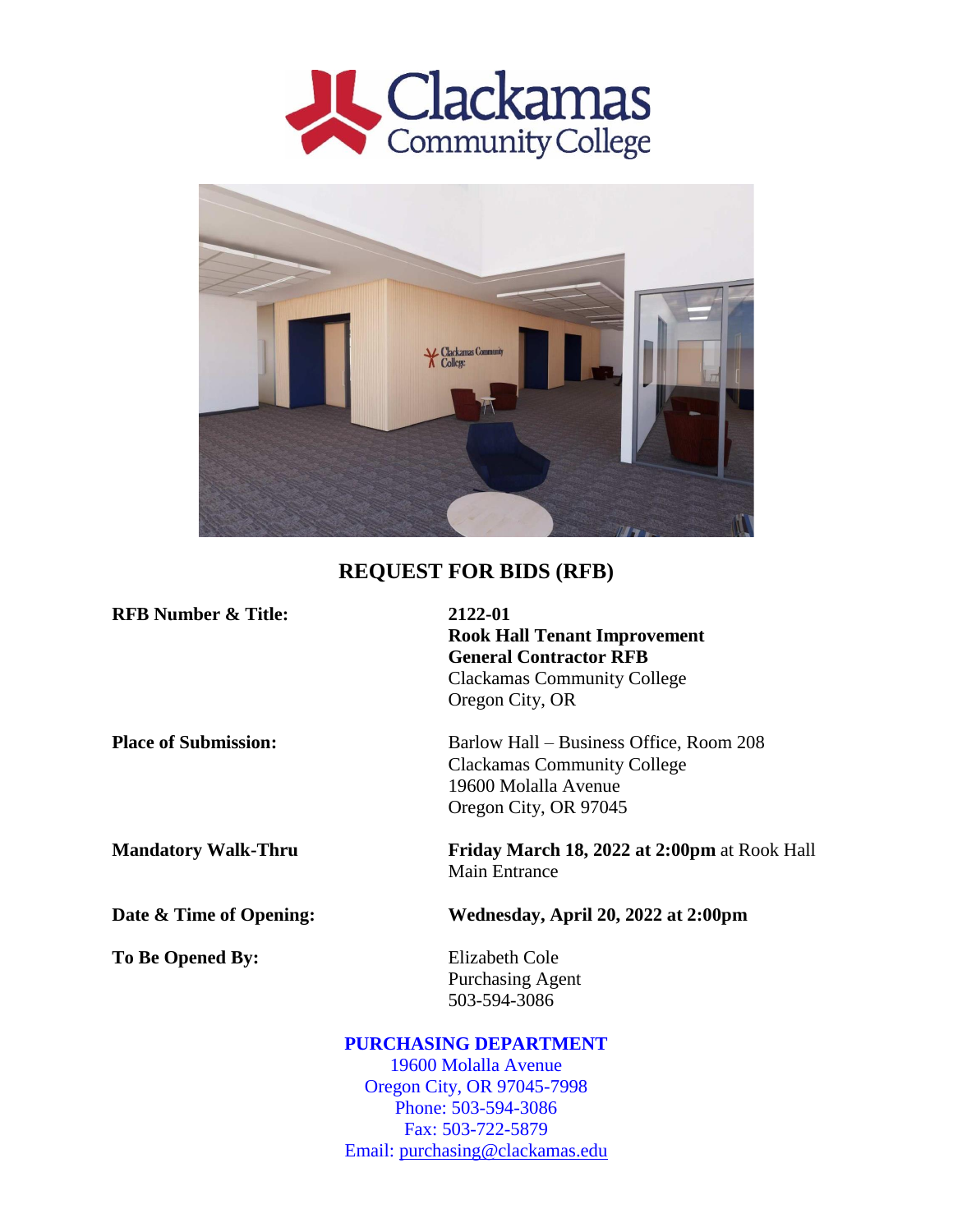### **Clackamas Community College Rook Hall Tenant Improvement General Contractor RFB**

### **Section 1: General Information**

#### **SECTION 1.0 GENERAL INFORMATION**

- 1.1 Description of the College
- 1.2 Scope of Request for Bids
- 1.3 Construction Documents and Specifications
- 1.4 Schedule of Events
- 1.5 Contract
- 1.6 Prevailing Wage
- 1.7 Resident Bidder
- 1.8 License
- 1.9 Workforce MWESB/V Participation
- 1.10 Performance, Payment, and Bid Bond
- 1.11 Insurance Requirements
- 1.12 Closing Date of Submittal
- 1.13 Right of Award or Rejection
- 1.14 Inquiries
- 1.15 Amendments
- 1.16 Withdrawal
- 1.17 Protest Procedures
- 1.18 Public Information
- 1.19 Other Government Agency Participation

### **SECTION 2.0 SCOPE OF WORK**

- 2.1 Scope of Services/Work
- 2.2 Background
- 2.3 Project Description
- 2.4 Anticipated Project Timeline

## **ATTACHMENTS**

| Exhibit A            | <b>Signature Sheet</b>                                          |
|----------------------|-----------------------------------------------------------------|
| Exhibit B            | Certification of Non-Discrimination                             |
| Exhibit C            | Rook Hall Tenant Improvement Bid Form                           |
| Exhibit C Addendum 1 | Addendum 1                                                      |
| Exhibit D            | Rook Hall Tenant Improvement Specifications Volumes 1           |
| Exhibit E            | Rook Hall Tenant Improvement Specifications Volumes 2           |
| Exhibit F            | <b>Rook Hall Tenant Improvement Construction Documents</b>      |
| Exhibit G            | AIA A101-2007 Agreement between Owner and Contractor where the  |
|                      | basis of payment is a Stipulated Sum (w/modifications)          |
| Exhibit H            | AIA201-2007 General Conditions of the Contract for Construction |
|                      | (w/modifications)                                               |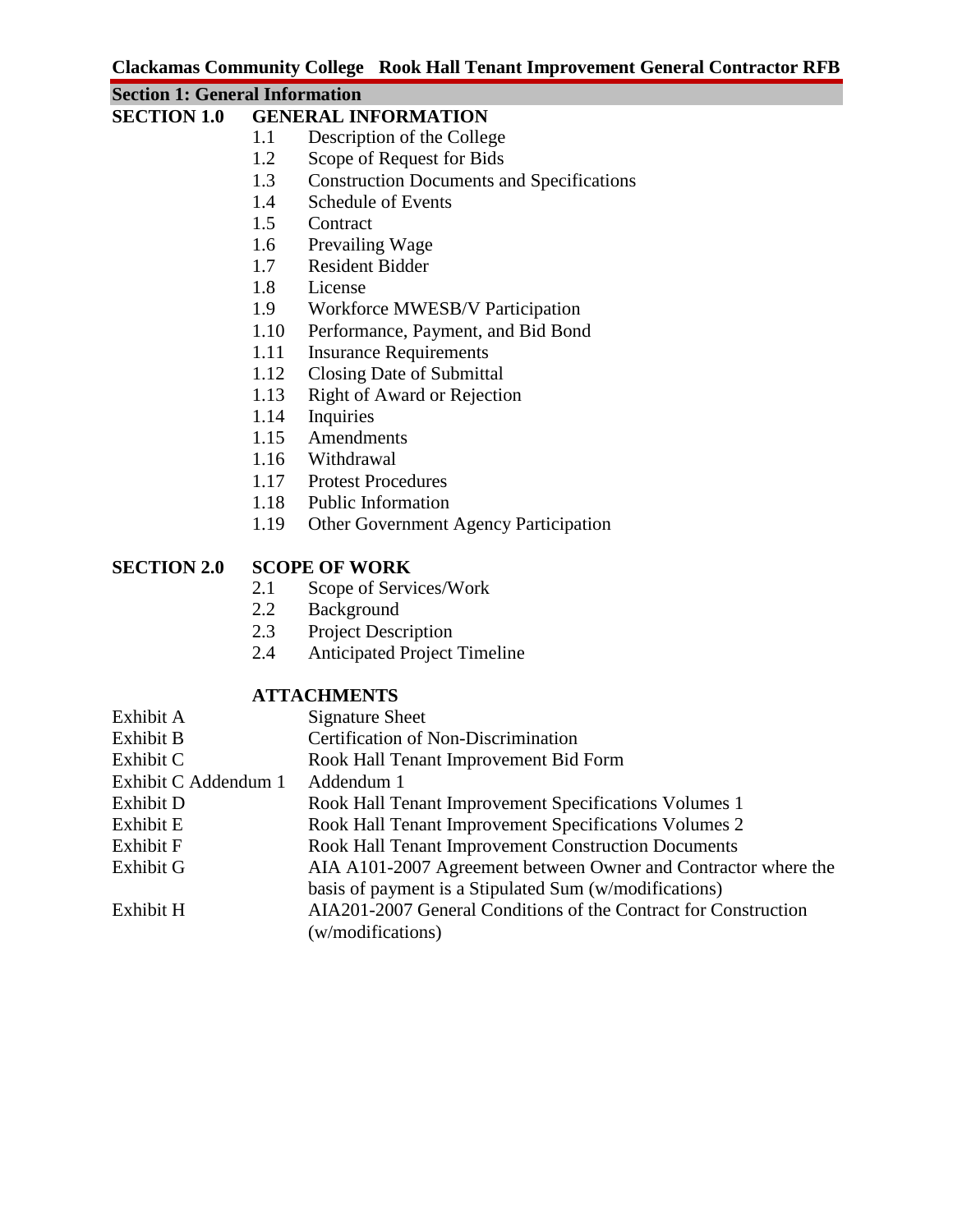# **INTRODUCTION**

Clackamas Community College (hereinafter called "College"), acting on behalf of its Board of Directors, seeks qualified Contracting firms to submit bids related to providing services for the benefit of the college and/or other public entities that may, by interagency agreement, contract with the College. This contract will be to provide services for the project described in this document.

The intent of this Request for Bid Package is to contract with a pre-qualified General Contractor to provide Construction services for Design-Bid-Build delivery model of Rook Hall Tenant Improvement, an 8,760 SF interior build-out of the first floor of Rook Hall, at Clackamas Community College in Oregon City, OR, with student-life program spaces, School President Offices, a classroom, and a multi-purpose boardroom and meeting area. The selected contractor will be required to provide the College with a Lump Sum for the project.

No officer or employee of the College has any authority to place any interpretation, either verbal or written, upon the foregoing or annexed specifications. Any clarification which may be required must be obtained from the Purchasing Office.

The College reserves the right to reject any and all bids as permitted by Oregon Statute, Administrative Rule, and the Community College Rules of Procurement and to waive minor irregularities when, in the opinion of the Purchasing Agent, it is in the best interests of the College to do so, and when doing so in no way creates an unfair situation for other bidders.

# **SECTION 1. GENERAL INFORMATION**

## **1.1 Description of the College**

**Clackamas Community** College is an accredited public two-year institution offering comprehensive programs in college transfer, professional technical training, continuing education, and developmental learning skills. Formed in 1966, the College is a fiscally independent municipal corporation, governed by a seven member Board of Education elected by zones. The College's budget and Comprehensive Annual Financial Report are available at https://www.clackamas.edu/about-us/leadership/budget

## **1.2 Scope of Request for Bids**

This Request for Bid (RFB) contains administrative and procedural instructions for preparation and submittal of qualifications, explanation of how the submittals will be evaluated, and conditions that will be included in any contract(s) which may be awarded as a result of the RFB.

## **1.3 Construction Documents and Specifications**

The included **Construction Documents and Specifications** are the basis of the work that is expected to be completed under this RFB. Additionally, this work is to minimize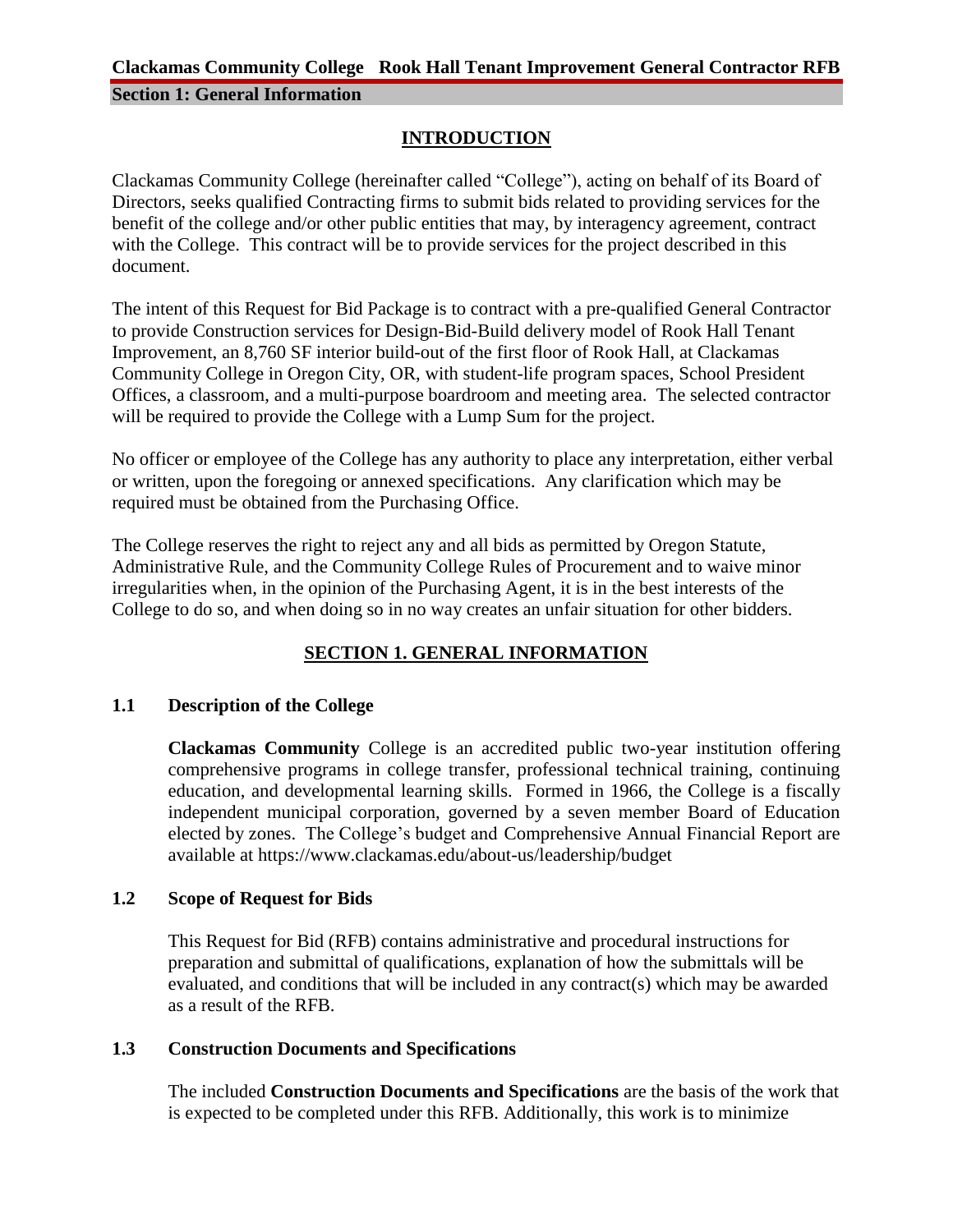## **Clackamas Community College Rook Hall Tenant Improvement General Contractor RFB**

## **Section 1: General Information**

interruption of the college's operations and it is expected that the selected firm will review any identified potential risks with the Owner for review and assessment.

### **1.4 Schedule of Events**

| Request for Bid Issued:                | Monday, March 14, 2022    |
|----------------------------------------|---------------------------|
| Mandatory pre-bid conference/job-walk: | Friday, March 18, 2022    |
| Inquires/Questions Due:                | Tuesday, March 29, 2022   |
| <b>CCC</b> Responses to Questions:     | Thursday, March 31, 2022  |
| <b>Request for Bids Due:</b>           | Wednesday, April 20, 2022 |
| Intent to Award:                       | Monday, April 25, 2022    |
| Board Approval:                        | Wednesday, May 18, 2022   |
| <b>Contract Start:</b>                 | Monday, May 30, 2022      |

#### **1.5 Contract**

- 1.5.1 AIA A201-2007 Agreement between Owner and Contractor where the basis of payment to the Contractor is on a stipulated sum (fixed price) w/modifications.
- 1.5.2 AIA A201-2007 General Conditions of the Contract for Construction (w/modifications)

### **1.6 Prevailing Wage**

- 1.6.1 This is a public works contract subject to the **Prevailing Wage as per ORS 279C.800 to 279C.870.**
- 1.6.2 Contractors will provide the College with copies of certified payroll certifying the hourly rate of wage of each worker who the contractor or subcontractor has employed upon this public works. Certified payroll will be submitted weekly to the Office of Purchasing, Clackamas Community College.
- 1.6.3 The prevailing wage fee shall be paid by the Contractor to BOLI before starting work on this project.
- 1.6.4 See [www.oregon.gov/boli](http://www.oregon.gov/boli) for state prevailing wage rates associated with this contract. Use Publication Prevailing Wage Rates for Public Works Contracts in Oregon BOLI dated January 1, 2022. OAR 839-025-0020.
- 1.6.5 Contractors and every subcontractor must have a public works bond filed with the Construction Contractors Board before starting work on the project. ORS 279C.830(3).
- 1.6.6 If contractor fails to pay for labor and services, the agency can pay for them and withhold these amounts from payments to the contractor. ORS 279.515; OAR 839-025-0020(2)(a).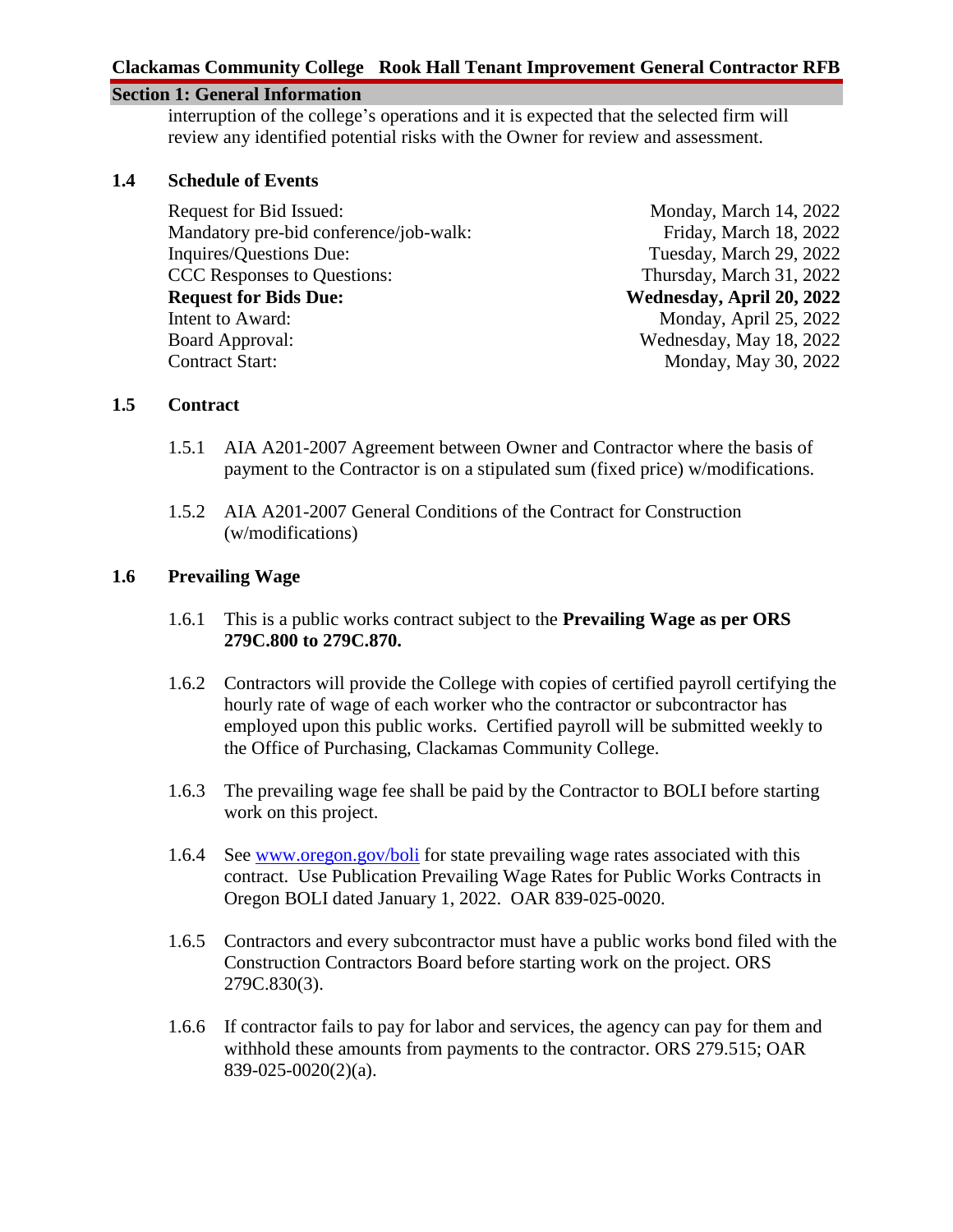### 1.6.7 Contractor must pay daily, weekly, weekend, and holiday overtime as required. ORS 279C.540; OAR839-025-0020(2)(b).

- 1.6.8 Contractor will give each worker a written notice of the number of hours per day and days per week they may be required to work. OAR 839-025-0020(2)(c).
- 1.6.9 Contractor must make prompt payment for all medical services for which the contractor has agreed to pay, and for all amounts for which the contractor collects or deducts from the worker's wages. ORS 279C.530; OAR 839-025-0020(2) (d).
- 1.6.10 Workers must be paid not less than the applicable state or federal prevailing wage rate, whichever is higher. ORS 279C.830(1)(c); OAR839-025-0020(3).
- 1.6.11 Davis-Bacon covered construction projects to ensure that the proper Davis-Bacon wage determination(s) is/are applied to such construction contracts(s). (*See [29](http://www.dol.gov/dol/allcfr/ESA/Title_29/Part_1/29CFR1.5.htm)  [CFR 1.5](http://www.dol.gov/dol/allcfr/ESA/Title_29/Part_1/29CFR1.5.htm) and [1.6\(b\)](http://www.dol.gov/dol/allcfr/ESA/Title_29/Part_1/29CFR1.6.htm)*).
- 1.6.12 No bid will be received or considered unless the bid contains a statement by the bidder that ORS 279C.840 will be complied with.

## **1.7 Resident Bidder**

Each bid must identify whether the bidder is a resident bidder, as defined in ORS 279A.120.

### **1.8 License**

Contractor must be licensed under ORS 468A.720. A bid may not be received or considered by the College unless the bidder is licensed by the Construction Contractors Board.

## **1.9 Workforce COBID/V Participation**

The College has adopted two workforce programs to encourage minority, women, emerging small business, veterans, and student involvement in the bond projects. These programs are the **Student Applied & Integrated Learning** (SAIL) and **Business Opportunity Achievement Target** (BOAT) programs.

The goal of the **SAIL** program is to involve students in construction and professional services contract work on the bond projects, with a **minimum total student workforce participation goal of 1,000 hours.** The purpose of this program is for students to gain hands-on experience to develop their skillsets and improve their employability. The **BOAT** program has been implemented to encourage employment opportunities equally across Clackamas County residents and to encourage minority and veteran participation in the bond projects.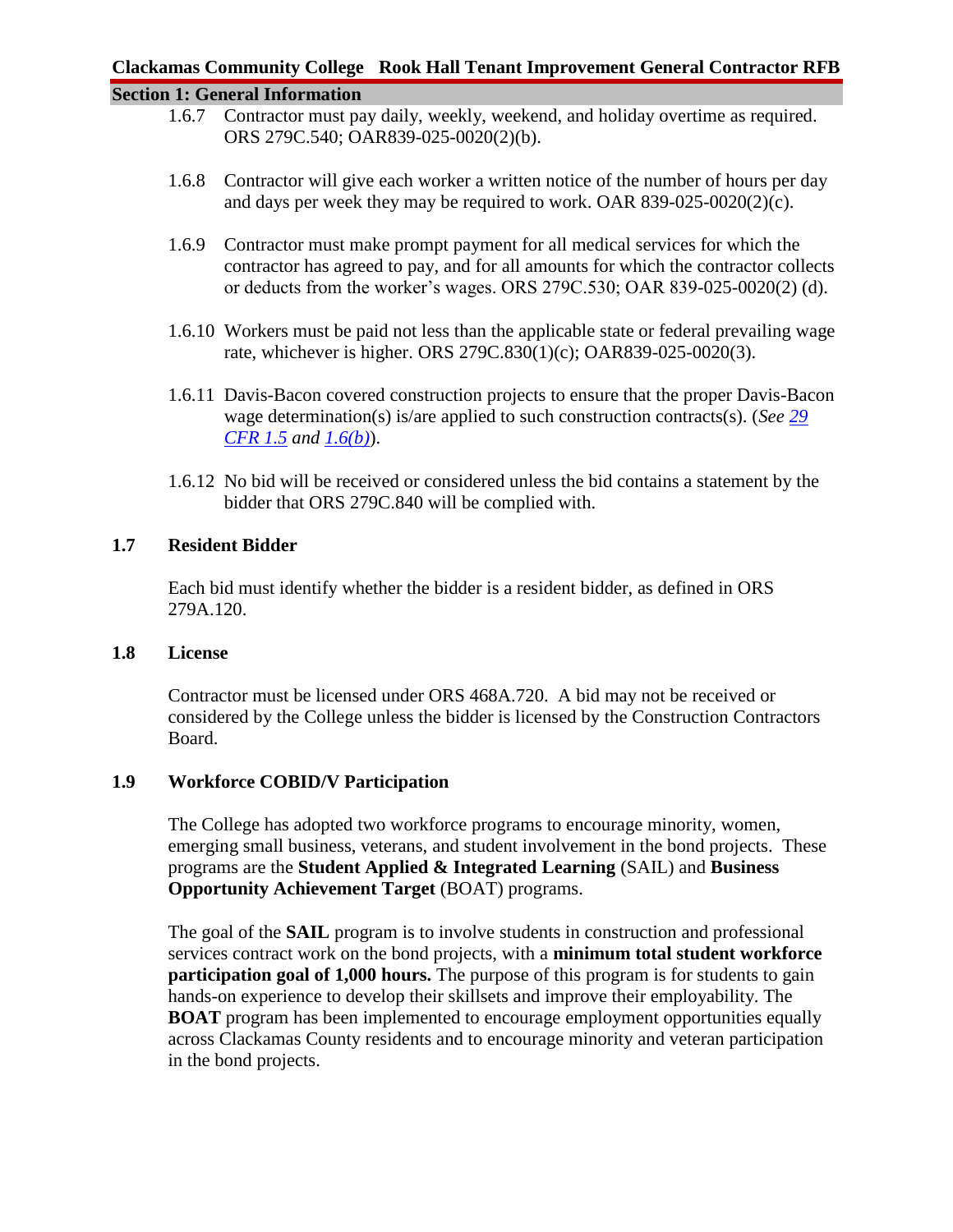As a matter of commitment, the College has **adopted a goal of 10%** for participation of COBID/V businesses in the Bond Projects' construction contracts. Additionally, the College encourages Clackamas County business participation. All proposers will be expected to seek COBID/V participation and demonstrate good faith efforts in doing so.

All COBID firms must be certified by the Certification Office for Business Inclusion and Diversity (COBID). For more information, please reference:

[https://oregon4biz.diversitysoftware.com/FrontEnd/SearchCertifiedDirectory.asp?XID=2](https://oregon4biz.diversitysoftware.com/FrontEnd/SearchCertifiedDirectory.asp?XID=2315&TN=oregon4biz) [315&TN=oregon4biz](https://oregon4biz.diversitysoftware.com/FrontEnd/SearchCertifiedDirectory.asp?XID=2315&TN=oregon4biz)

For certified Oregon Veteran Owned firms, please reference:

<http://www.veteranownedbusiness.com/or>

### **1.10 Performance Bond, Payment Bond, and Bid Bond**

A performance bond and payment bond in the amount of the full contract price must be issued by a surety company or companies holding a certificate of authority to transact surety business in Oregon as defined in ORS 279C.380.

A 10% Bid Bond must be submitted with the bid.

### **1.11 Insurance Requirements**

- 1.11.1 Contractor shall secure, at Contractor's expense, and keep in effect during the term of any Contract, **Worker's Compensation Insurance** in compliance with ORS 656.017, which requires subject employers to provide Oregon worker's compensation coverage for all their subject workers.
- 1.11.2 Contractor shall secure, at Contractor's expense, and keep in effect during the term of any Contract, occurrence form commercial **general liability and automobile liability insurance** for the protection of Contractor, College, its Board of Directors, officers, agents, and employees. Coverage shall include personal injury, bodily injury (including death), and broad form property damage, including loss of use of property, occurring in the course of or in any way related to Contractor's operations, in an amount not less than two million dollars (\$2,000.000.00) combined single limit per occurrence and in an amount not less than four million dollars (\$4,000,000.00) aggregate for general liability.
- 1.11.3 Contractor will be required to provide College with evidence of **professional errors and omissions liability insurance** for the protection of Contractor and its employees, insuring against bodily injury and property damage and arising out of or resulting from Contractor's negligent acts, omissions, activities or services, in an amount not less than two million dollars (\$2,000,000.00) combined single limit per occurrence and in an amount not less than three million dollars (\$3,000,000.00) aggregate for professional liability. Such insurance shall be endorsed to include contractual liability.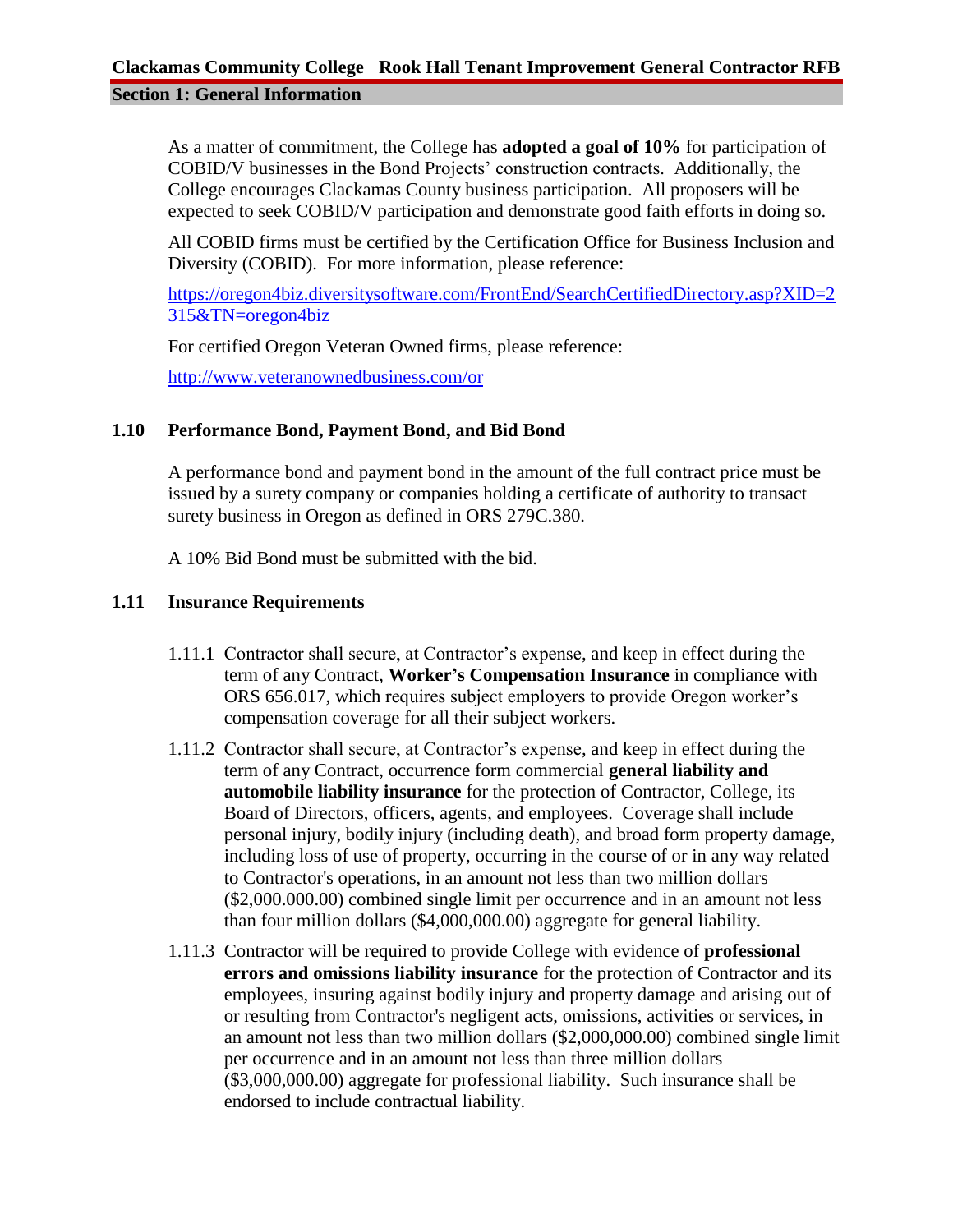# **Clackamas Community College Rook Hall Tenant Improvement General Contractor RFB**

## **Section 1: General Information**

- 1.11.4 Contractor shall maintain in force, at its own expense, **Builder's Risk insurance** on an all risk form, including earthquake and flood, for an amount equal to the full amount of the Contract. Any deductible shall not exceed 2 percent of each loss or \$50,000, whichever is more. The policy will include as loss payees the Owner, the Contractor, and its Subcontractors as their interest may appear.
	- a) Contractor shall maintain in force, at its own expense, **Builder's Risk Installation floater** and keep in effect during the term of this Contract, a Builder's Risk Installation Floater for coverage of the Contractors; labor, material, and equipment to be used for completion of the Work performed under this Contract. The minimum amount of coverage to be carried shall be equal to the full amount of the Contract. This insurance shall include as loss payees the Owner, the Contractor, and its Subcontractors as their interest may appear.
	- b) A loss insured under the Builder's Risk insurance shall be adjusted by the Owner and made payable to the Owner for the insureds, as their interest may appear. The Contractor shall pay Subcontractors their just shares of insurance proceeds received by the Contractor and by appropriate agreements, written where legally required for validity, shall require Subcontractors to make payments to their Sub-subcontractors in similar manner. The Owner shall have power to adjust and settle a loss with insurers.
- 1.11.5 **Notice of cancellation or change**. There shall be no cancellation, material change, reduction of limits, or intent not to renew the insurance coverage(s) without 30 days written notice from the Contractor or its insurer(s) to Clackamas Community College.
- 1.11.6 **Certificates of Insurance**. As evidence of the insurance coverage required by this Contract, the Contractor will be required to furnish acceptable insurance certificates to Clackamas Community College prior to issuance of a Notice to Proceed. The certificate will specify all of the parties who are Additional Insured. Insuring Companies or entities are subject to Clackamas Community College acceptance. If requested, complete copies of insurance policies; trust agreements, etc. shall be provided to Clackamas Community College. The Contractor shall be financially responsible for all pertinent deductibles, self-insured retentions, and/or self-insurance.

# **1.12 Closing Date for Submittal**

1.12.1 Interested firms must submit their Bids via electronic submission no later than Wednesday, April 20, 2022 at 2:00pm PDT and the First Tier Subcontractor List before 4:00pm PDT to:

Elizabeth Cole Purchasing Barlow 205 i Clackamas Community College 19600 Molalla Avenue Oregon City OR 97045 Ph. 503-594-3086 [purchasing@clackamas.edu](mailto:purchasing@clackamas.edu)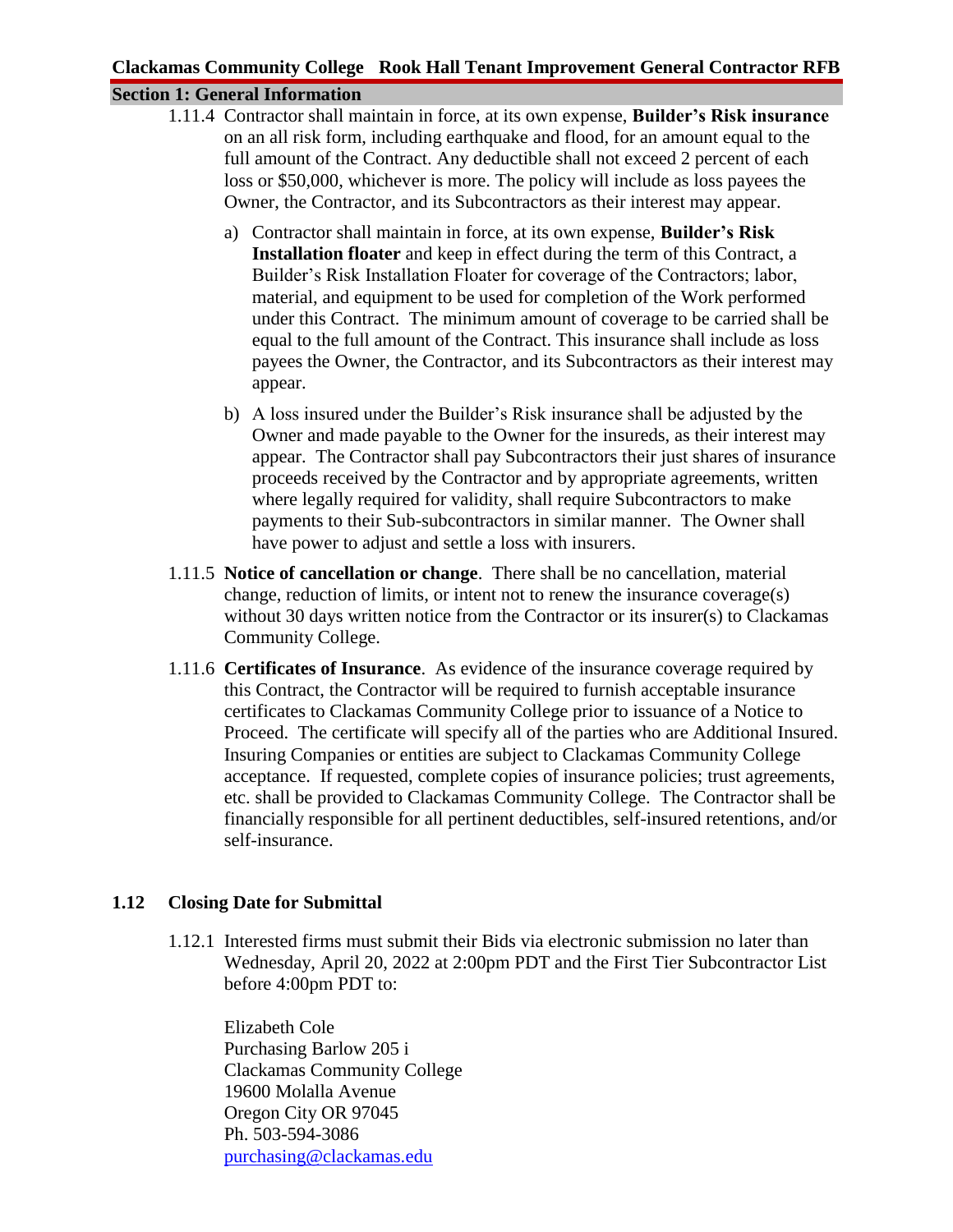- 1.12.2 It is entirely the responsibility of the bidder to deliver their bid on time. No late bids will be accepted. No faxed bids will be accepted.
- 1.12.3 All RFB's shall be submitted electronically to [purchasing@clackamas.edu.](mailto:purchasing@clackamas.edu)

## **1.13 Right of Award or Rejection**

Submittal of bids shall indicate to College that the firm accepts all the terms and conditions contained in the RFB and associated documents. It is understood that all submittals shall become a part of the public file on this matter without obligation to the College.

The College may reject any bid that does not comply with all the prescribed submission procedures and requirements in this Request for Bid, and College may, for good cause, reject any or all submittals, or any part of a submittal, upon a finding of college that it is in the public interest to do so.

## **1.14 Inquiries**

Questions that arise during preparation of the RFB shall be submitted in writing to [purchasing@clackamas.edu](mailto:elizabethc@clackamas.edu)

The Purchasing Specialist must receive all questions no later than 2:00pm, Tuesday, March 29, 2022.

The College's **Fax number is 503-722-5879.** E-mail address is: [purchasing@clackamas.edu](mailto:elizabethc@clackamas.edu)

Each submittal shall list a responsible person and telephone number where that person can be reached if contact is necessary during the RFB review.

## **1.15 Amendments**

College reserves the right to amend the RFB prior to the date of submission. Amendments will be posted on the College Purchasing website at <https://www.clackamas.edu/about-us/purchasing/request-for-proposals> and emailed to those who attend the mandatory pre-bid conference.

## **1.16 Withdrawal**

If a contractor wishes to withdraw submittal, it must be withdrawn prior to the due date. A written request to withdraw must be signed by the authorized representative of the firm and sent to the Purchasing Agent, at the address specified above.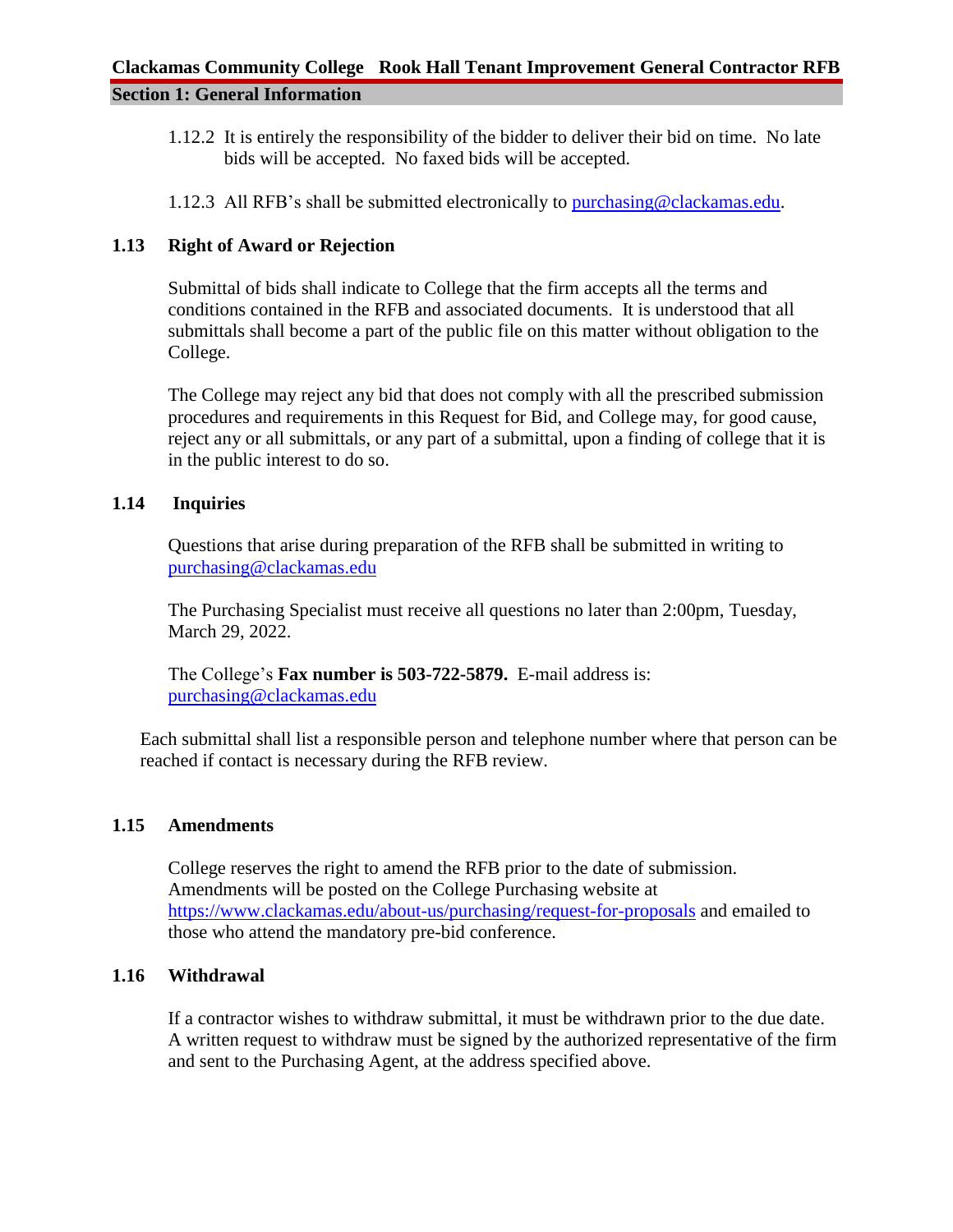## **1.17 Protest Procedures**

## **1.17.1 Solicitation Protest**

Prospective contractors may submit a written protest, or request for change, of particular solicitation provisions, specifications, or contract terms and conditions to the college no later than seven calendar days prior to the close of the solicitation. Such protest or request for change shall include the reasons for the protest or request, and any proposed changes to the solicitation provisions, specification, or contract terms and conditions. No protest against selection of a contractor or award of a contractor contract, because of the content of solicitation provisions, specifications or contract terms and conditions shall be considered after the deadline established for submitting such protest.

## **1.17.2 Selection Protest**

Every contractor who submits a bid in response to an RFB shall be copied with the selection sent to the qualified, responsive, and lowest cost contractor. A contractor, who has submitted a bid and claims to have been adversely affected or aggrieved by the selection of a competing contractor, shall have *seven calendar days after receiving the notice of selection to submit a written protest* of the selection to the College Purchasing Agent. To be adversely affected or aggrieved, a protester must claim that the protester was the highest ranked contractor eligible for selection, i.e., the protester must claim that

all other contractors were ineligible for selection because their bids were non-responsive or the contractors non-responsible. The College shall not consider a selection protest submitted after seven calendar days from the notice of selection.

### **1.17.3 Protest Review**

The Purchasing Agent shall have the authority to settle or resolve a written protest submitted in accordance with sections 1.17.1 and 1.17.2. The Purchasing Specialist shall promptly issue a written decision of the protest.

### **1.17.4 Protest Submission**

All protest submissions shall be clearly identified and submitted to:

Elizabeth Cole Barlow 205i, Purchasing Clackamas Community College 19600 Molalla Avenue Oregon City OR 97045 Ph: 503-594-3086 purchasing@clackamas.edu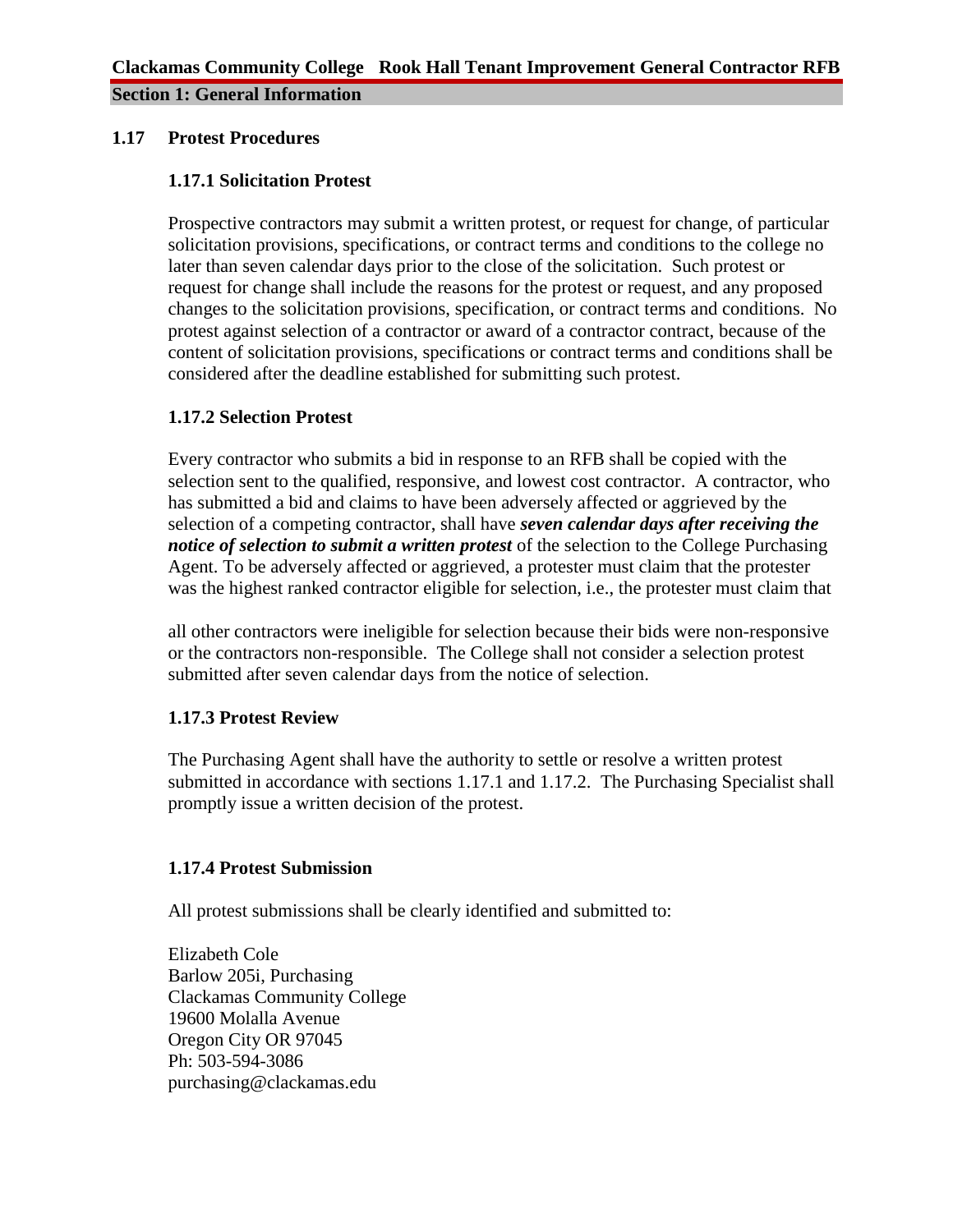## **1.18 Public Information**

All submittals are public information after the opening and all protests are public information after the protest period ends. Any person may request copies of public information. If any part of a submittal or protest is considered a trade secret, the bidder must clearly designate that portion as confidential in order to obtain protection, if any, from disclosure at the time of submission. Price is not considered a confidential item. In the event of a public records request, firms will be notified prior to the release of any information.

## **1.19 Other Government Agency Participation**

The bidder submitting this proposal agrees to extend identical prices and services under the same terms and conditions to all regional public agencies. Quantities stated in this proposal reflect Clackamas Community College only. Each participating agency will execute its own contract with the lowest responsible/responsive bidder for its requirements.

Any proposer, by written notification included with their proposal, may decline to extend the prices and terms of this proposal to any, and/or all public agencies.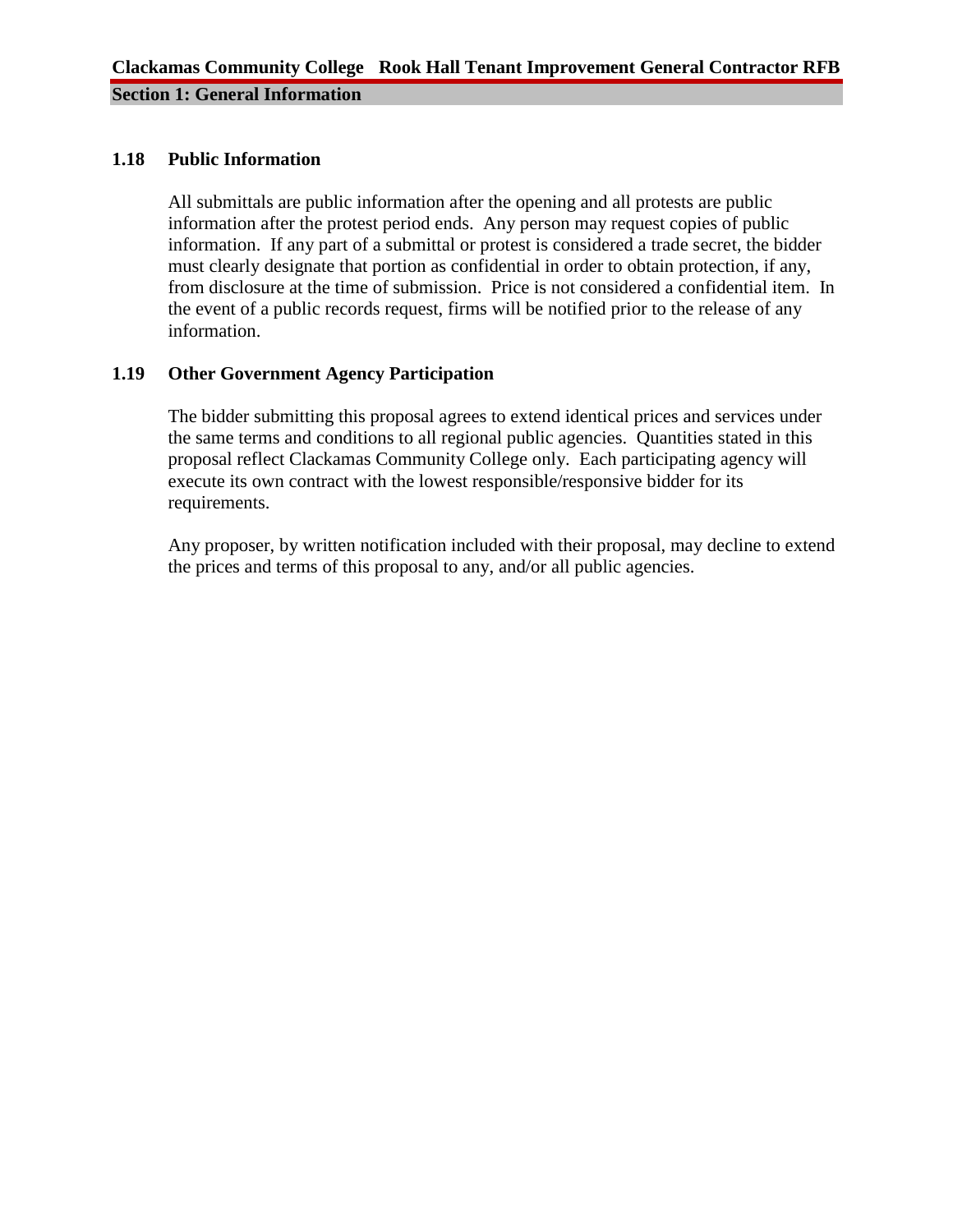## **SECTION 2. SCOPE OF SERVICES/WORK**

## **2.1 Scope of Services/Work**

The General Contractor shall provide Construction Services for Design-Bid-Build delivery model. By submitting RFB, the Contractor will bid the project per construction documents and specifications meeting the anticipated project timeline noted in 2.4 below.

The Construction Services are for the benefit of the College. Basic services may include, but will not be limited to, construction services for the Design-Bid-Build delivery model of Rook Hall Tenant Improvement project. This project will involve working and coordinating with the College, inici group (program and construction project manager), faculty, and college community partners. See Exhibit D: Rook Hall TI GC RFB Project Manual Vol 1of 2, Exhibit E: Rook Hall TI GC RFB Project Manual Vol 2of 2, and F: Rook Hall TI GC RFB BID SET.

Various events and classes will be taking place on the campus throughout the construction period.

### **2.2 Background**

Clackamas Community College (CCC), founded in 1966, is a values-driven, student centered organization whose mission guides its collective decision making. Over 90 career and technical programs are offered, including associate degrees, college transfer degrees, career technical education, literacy/basic skills, community education, business training, and partnership for four-year degree completion programs. The CCC main campus is located in Oregon City with branch campuses in Clackamas and Wilsonville.

In November 2014, Clackamas Community College District voters approved a \$90 million dollar bond for the purpose of constructing four new buildings, providing remodeling and renovation to existing buildings, and addressing deferred maintenance items. The college also has \$16 million dollars in State match and \$5 million dollars to be raised by the Foundation for a total of \$111 million dollars; of that, \$3.3 million dollars from the Bond has been slated for Campus Wide Refreshes which includes the Rook Hall Tenant Improvement Project

### **2.3 Project Description**

Rook Hall Tenant Improvement will be a 8,760 SF interior tenant improvement remodel of student-life program spaces, School President Offices, a classroom, DEI & Foundation Offices and a multi-purpose boardroom and meeting area. No work at level 02 of the building will occur as part of the project scope.